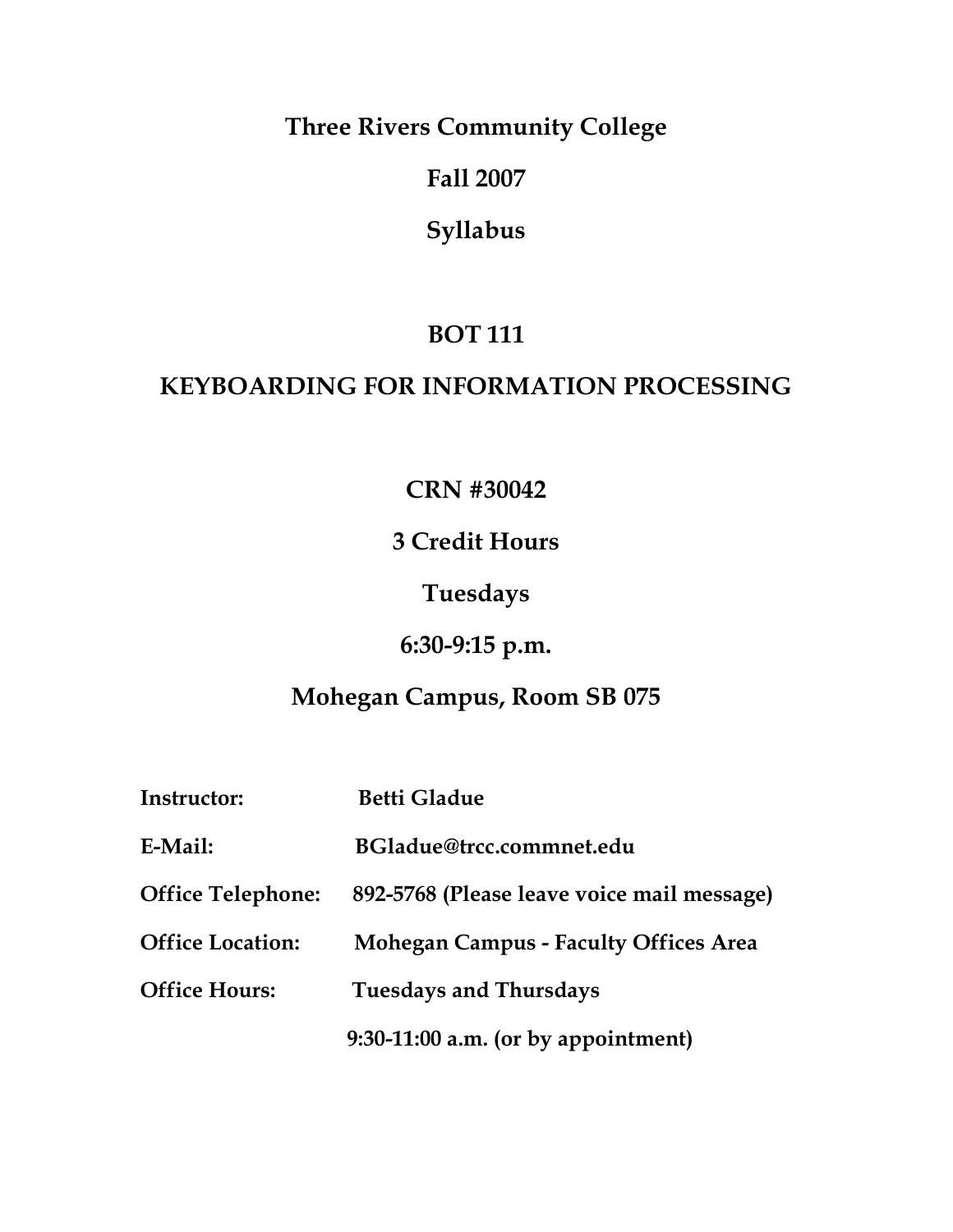## **Course Description:**

This course introduces students to IBM compatible computer knowledge, correct keyboarding techniques, instructions on how to format documents, and an introduction to Microsoft Word. Additional applications which are introduced include business letters, tabulation and centering, and reports. Although a requirement for Business Office Technology majors, this course is a necessity for anyone with a computer in their future or desiring typing fluency. All students will be tested the first week of classes and may be excused from the keyboard introduction portion of the course. FULFILLS COMPUTER LITERACY REQUIREMENT.

## **Objectives:**

- 1. To type letters, figures, and commonly used symbol keys by touch using proper stroking techniques in order to develop both speed and accuracy in the use of the keyboard.
- 2. To use those techniques which are the most efficient in handling the operative parts of your computer and printer.
- 3. To use the basic rules underlying the arrangement of copy and to apply skill and understanding to the production of a variety of documents.
- 4. To type from printed, script, corrected, and revised copy.
- 5. To proofread your copy for typographical accuracy and to evaluate its acceptability as a finished piece of work.
- 6. To become proficient in basic Microsoft Word functions.
- 7. To develop the ability to compose at the keyboard and assess work for grammatical correctness.

## **Instructional Modes:**

- 1. Demonstration
- 2. Individual Practice
- 3. Production (In Class Work Lab)
- 4. Homework
- 5. Lecture
- 6. Discussion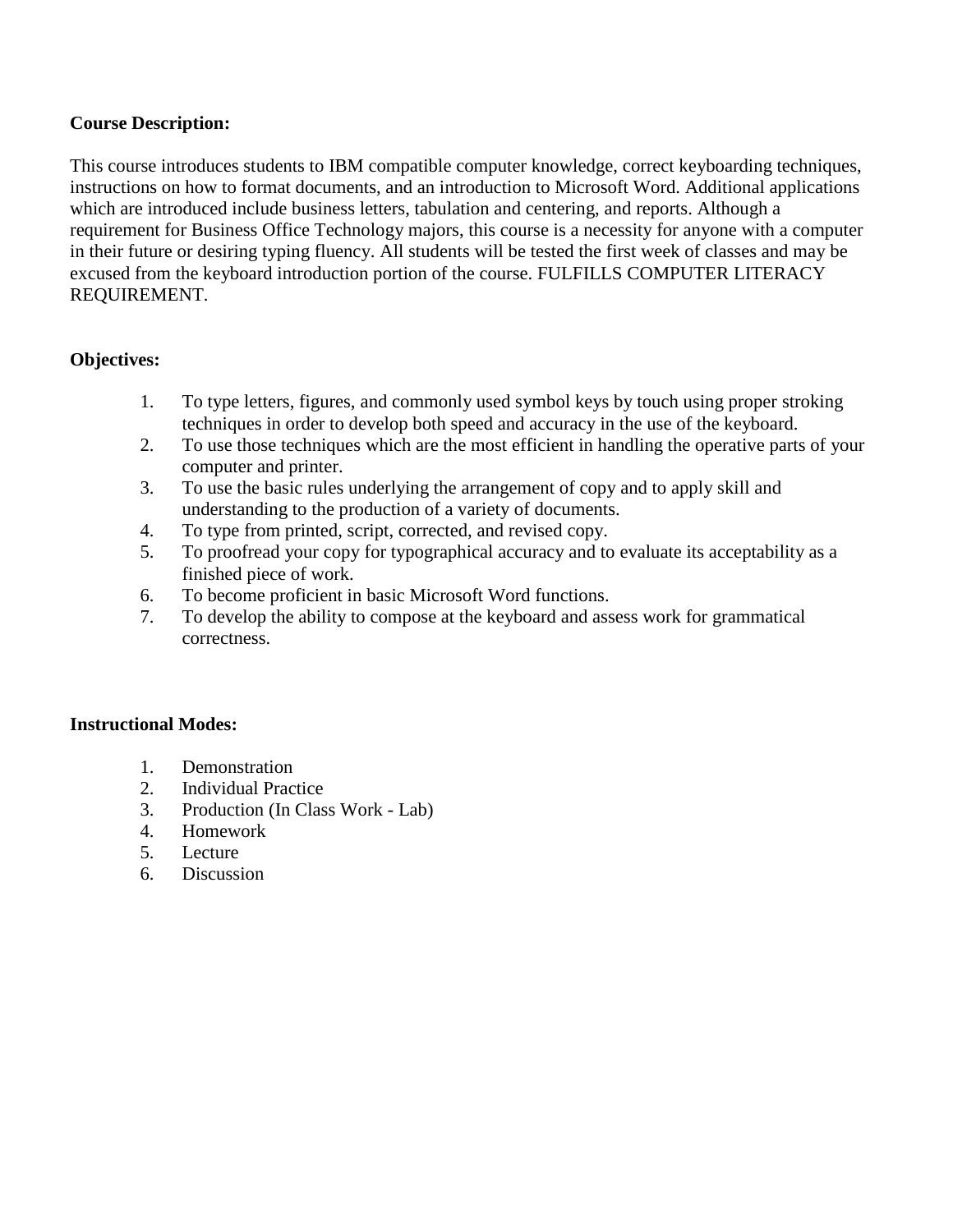## **Materials:**

Keyboarding & Word Processing, Microsoft Word 2003, Lessons 1-60; by VanHuss, Forde, Woo and Hefferin; South-Western, 2006 ISBN: 0-538-72800-0

A folder or binder for handouts, notes, and papers

## **Assignments, Test Dates, and Due Dates:**

Assignments will be given in class. It is strongly suggested that notes be taken on new material and compiled into a reference manual or folder over the course of the semester.

Type your name and assignment number at the top of each page in the right-hand corner. Staple related parts together, and save all papers returned to you.

Example: Joe Smith - Lesson 1

Grades on assignments not submitted by due date will be given a lowered grade.

You are responsible for staying informed on all assignments, expectations, and class procedures. I will post your homework assignments in Vista (vists.ctdlc.org).

## **Timings:**

Timings are part of the grading scheme. You will begin with one-minute timings and progress to threeminute ones. The following grading scale will be used for the three-minute timings. You will be allowed a maximum of five errors, and you must attain two timings in a speed range to earn that particular grade. Example: Timings at 31 and 34 wam (words a minute) qualify for a grade of 70.

|           | $45+$ wam = 100%     |          |
|-----------|----------------------|----------|
|           | $40-44$ wam = $90\%$ |          |
|           | $35-39$ wam =        | 80%      |
| 30-34 wam |                      | $= 70\%$ |
|           | $25-29$ wam =        | 60%      |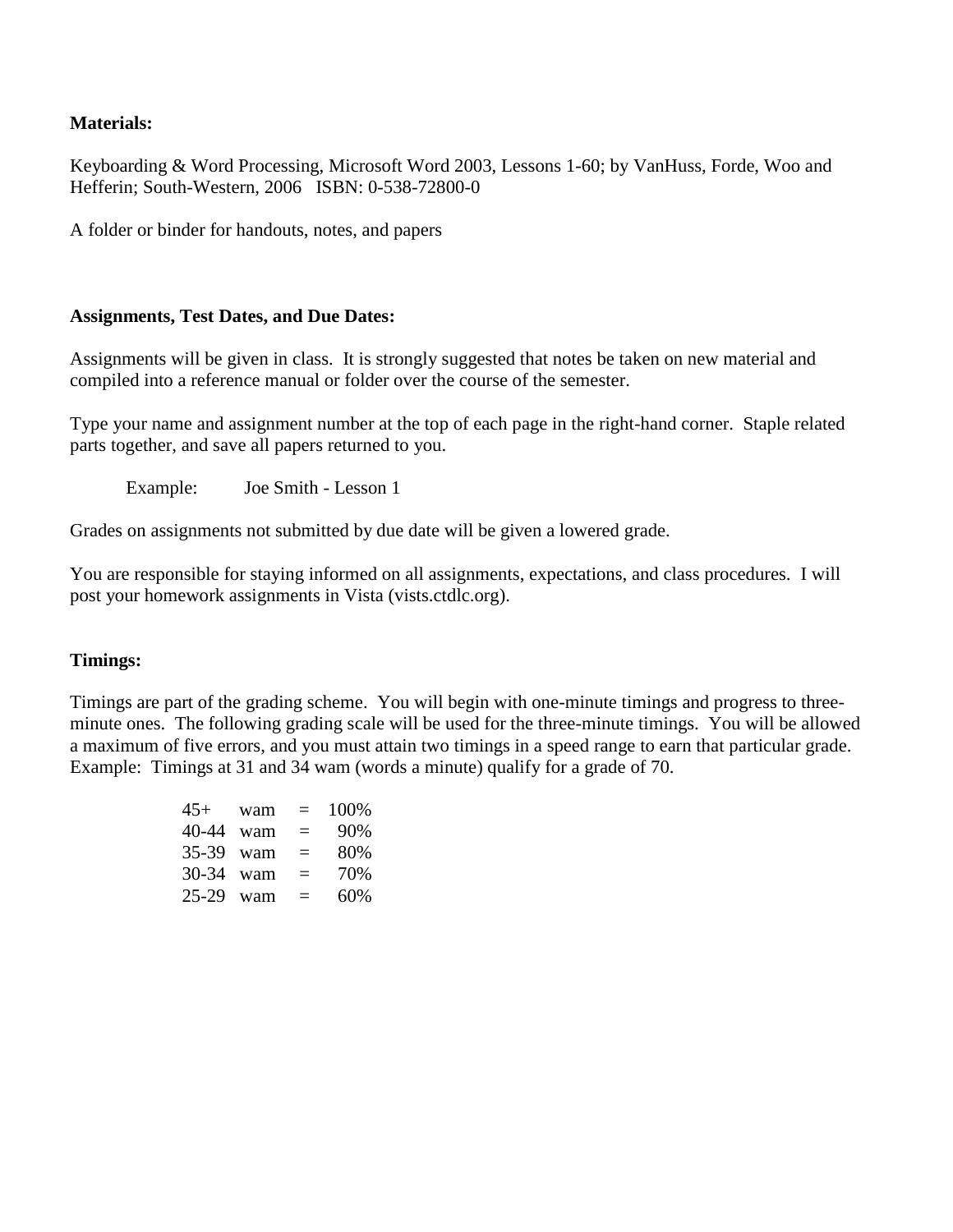## **Evaluation Procedures:**

Your final grade will be determined by a combination of production, tests, timings, and the final exam grade.

| Production/Homework/Quizzes | 1/3 |
|-----------------------------|-----|
| Timings                     | 1/3 |
| Final Exam                  | 1/3 |

### **Final Grade Scale:**

| A              | $=$ | $-100$<br>94   |
|----------------|-----|----------------|
| A-             | $=$ | $90 - 93$      |
| $B+$           | $=$ | $87 - 89$      |
| В              | $=$ | 83 - 86        |
| B-             | $=$ | $80 - 82$      |
| $C+$           | $=$ | 77 - 79        |
| $\overline{C}$ | $=$ | 73 - 76        |
| $C-$           | $=$ | $70 - 72$      |
| $D+$           | $=$ | $67 - 69$      |
| D              | $=$ | $63 - 66$      |
| $D-$           | $=$ | $60 - 62$      |
| F              | $=$ | $00\,$<br>- 59 |
|                |     |                |
| W              | $=$ | Withdrawal     |
| I              | $=$ | Incomplete     |
| P / F          | $=$ | Pass / Fail    |
| AU             | $=$ | Audit          |

#### **Attendance Policy:**

Attendance is essential to success in this course. Keyboarding is a skill that needs to be practiced. You are expected to attend all classes in order to receive full benefit from instruction, in-class work, lectures, discussions, timings, and handouts.

If you miss a class, it is your responsibility to find out what was covered during your absence and what was assigned for homework. I post all homework assignments in Vista (vista.ctdlc.org).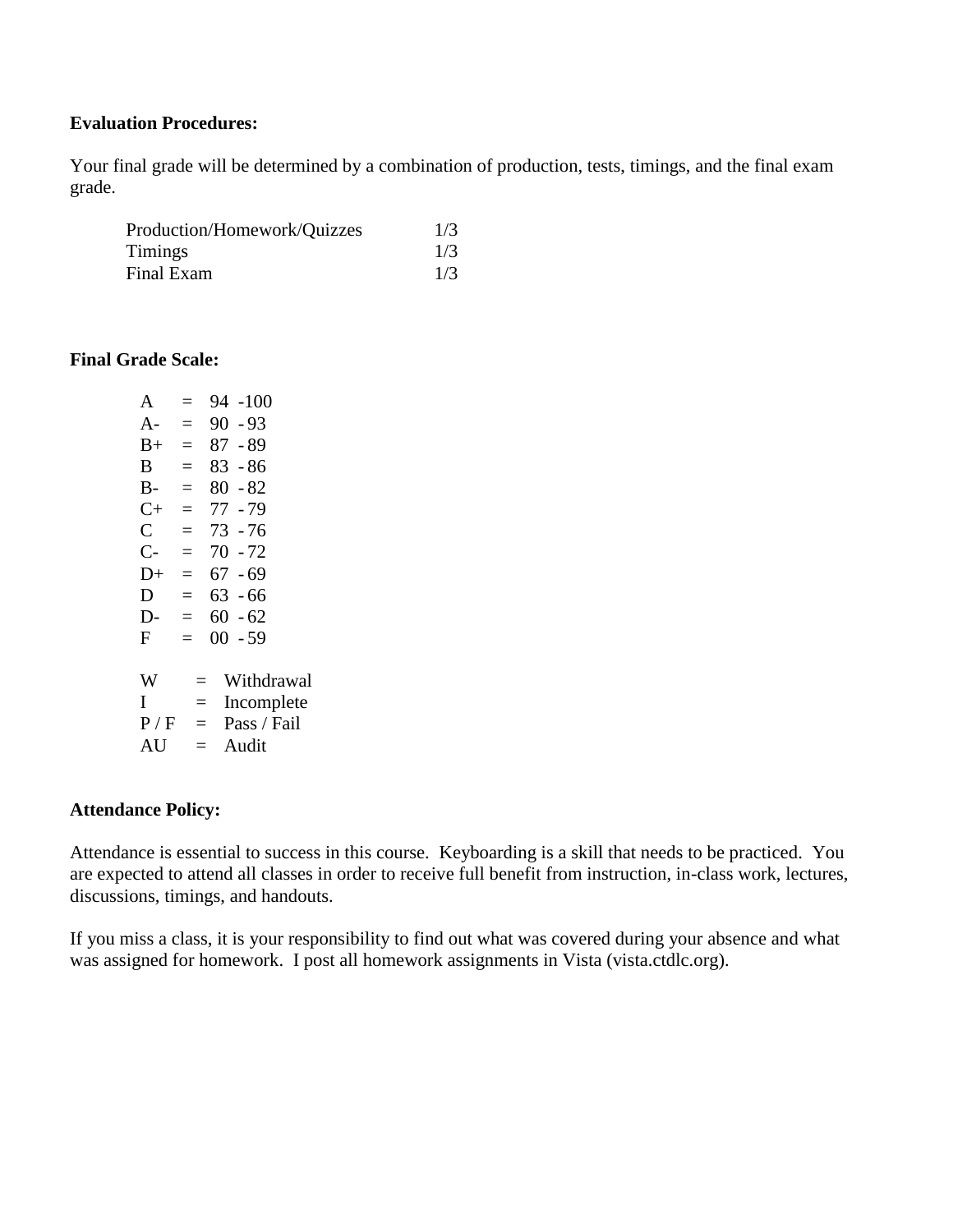## **Classroom Policy:**

I respect you and expect respect from you. Being a mature college student entails responsibility. This means you are responsible for yourself, your education, your assignments, your behavior, your attitude, your timeliness, and your contributions to the classroom atmosphere. I expect all students to be prompt, attentive, prepared, supportive of their classmates, and contribute to a positive classroom atmosphere.

## **College Withdrawal Policy:**

A verbal "drop or withdrawal" from course(s) will be accepted through the  $10<sup>th</sup>$  week of classes in accordance with the designated withdrawal deadlines. Students will need to provide the following information: full name, address, date of birth, student identification number and social security number, course reference number (CRN), description/subject and instructor's name, and if you have VA / FA benefits. Verbal drops or verbal withdrawals are processed through the Registrar's Office and Subase site ONLY.

### **Academic Dishonesty:**

Conduct which as its intent or effect the false representation of a student's academic performance and/or knowingly and intentionally assisting another student to do so in any way constitute academic dishonesty. In the event of academic dishonesty, the College's policy will be enforced.

### **Cellular Phones and Beepers:**

Students are notified that cellular phones and beepers are allowed in class or in the Learning Resource Center only if they are turned off or turned to a silent mode. Under no circumstances are phones to be answered in class. When there are extenuating circumstances that require that a student be available by phone or beeper, the student should speak to me prior to class so that we can arrive at an agreement.

### **Disabilities and Learning Difference Statement:**

If you are a student with a disability and believe you will need accommodations for this class, it is your responsibility to contact the Disabilities Counseling Services at 383-5240. To avoid any delay in the receipt of accommodations, you should contact the counselor as soon as possible. Please note that I cannot provide accommodations based upon disability until I have received an accommodation letter from the Disabilities Counselor. Your cooperation is appreciated.

### **Early Warning Policy:**

Students experiencing academic difficulty and/or chronic absenteeism will be notified of their class standing.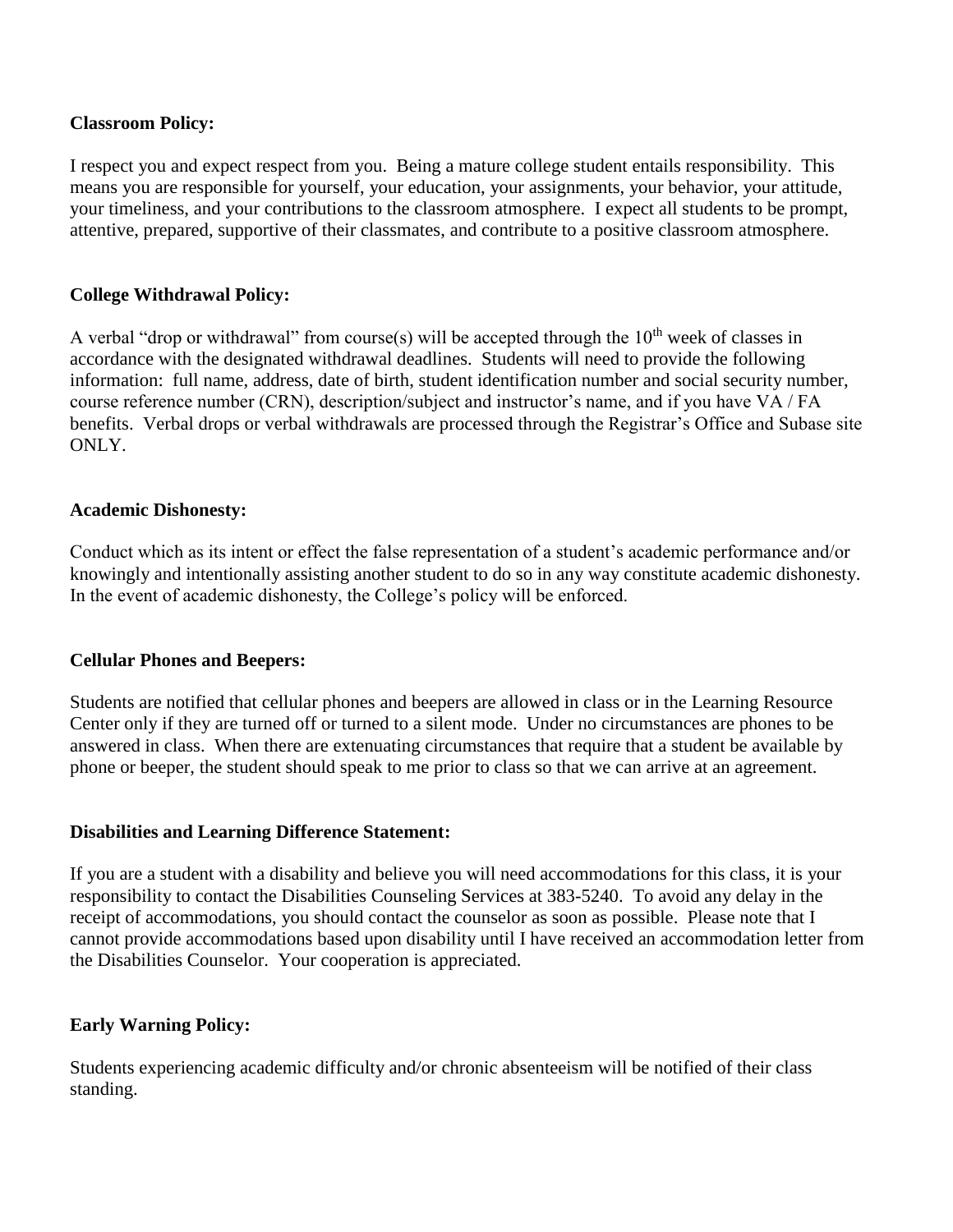## **Class Schedule:**

The class schedule is attached to the last page of this syllabus. Although I would like to adhere to this schedule as much as possible, unforeseen events (i.e., weather) and purposeful changes (i.e., guest speakers) will require modifications. I reserve the right to make changes to this schedule as the semester progresses.

## **Notification of Cancelled Class:**

If I am unable to attend a class, I will post an announcement in WebCT Vista – [\(http://vista.ctdlc.org\)](http://vista.ctdlc.org/). Obviously, if the College has announced a full college closing, I will not be in attendance.

## **Additional Comments:**

A substantial amount of out-of-class practice is required for success in this skill course. Additional practice needs to be done as new keys are presented. Do not expect your speed and accuracy to reach acceptable levels if this practice is not done. There will also be out-of-class assignments throughout the semester which need to be completed using Microsoft Word. If you do not have the needed software at home, computer lab time is available. Hours of room availability are posted at the beginning of each semester.

### **Changes to Syllabus:**

I reserve the right to make changes and modifications to this syllabus.

## **Login Instructions:**

With the implementation of MIIS, the new configuration of student logons are as follows:

Username will be their banner id without the @

Password is Mmm&xxxx where Mmm is the first 3 letters of month of birth (with initial capitalization) and the xxxx is the last 4 numbers of the social security number.

Log on to: Must be STARS